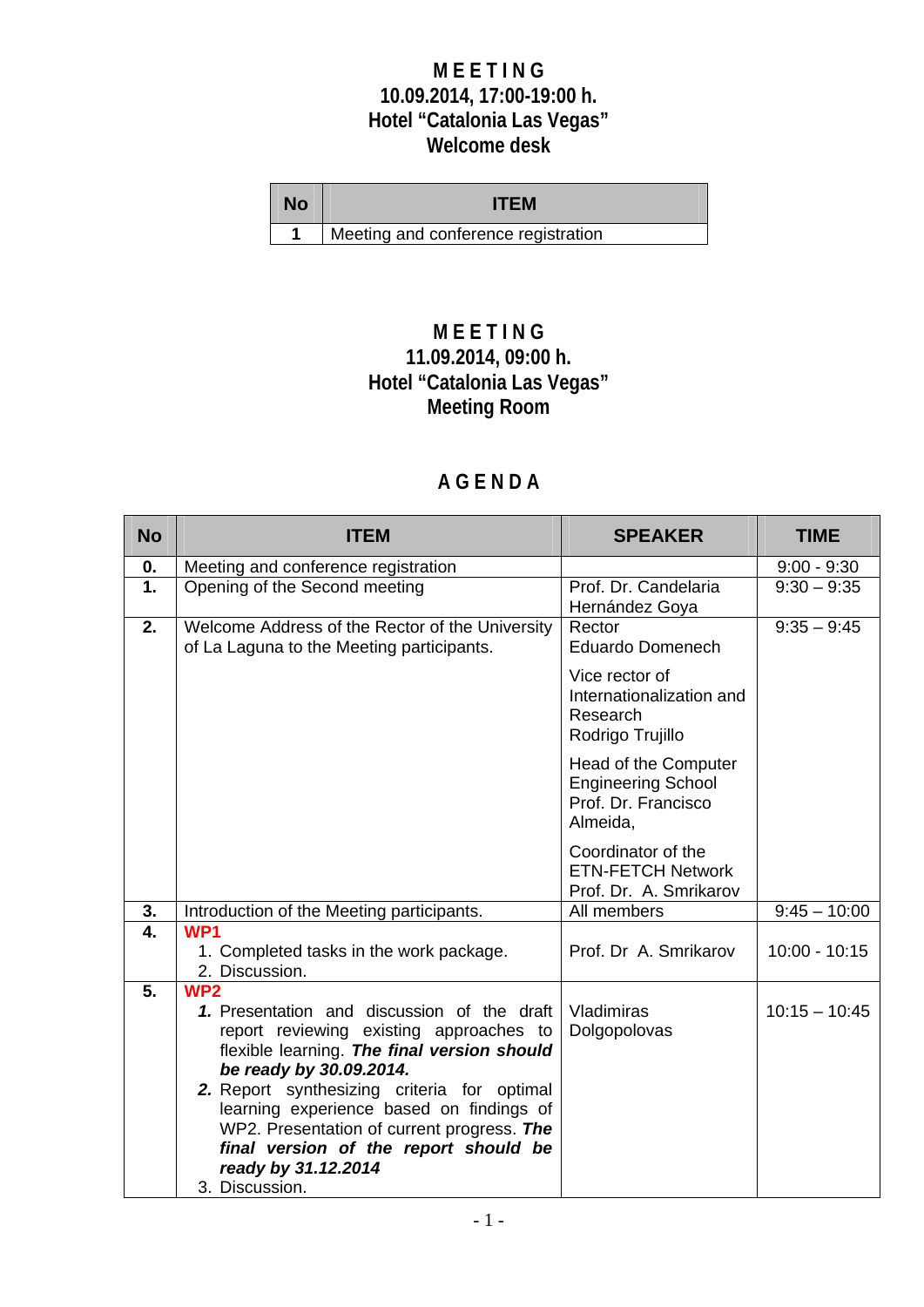| 6.       | WP <sub>3</sub>                                        |                          |                 |
|----------|--------------------------------------------------------|--------------------------|-----------------|
|          | 1. Presentation and discussion of the Literature       | Prof. Dr Marco Porta     | $10:45 - 11:15$ |
|          | review, surveys and interviews with experts.           |                          |                 |
|          | The final version should be ready by                   | Prof. Dr Betim Cico      |                 |
|          | 30.09.2014.                                            |                          |                 |
|          | 2. Analysis of literature review, surveys and          |                          |                 |
|          | interviews with experts. Report with the               |                          |                 |
|          | results of the critical analysis should be             |                          |                 |
|          | ready by 31.12.2014<br>3. Discussion.                  |                          |                 |
|          | <b>Coffee break</b>                                    |                          | $11:15 - 11:45$ |
| 7.<br>8. | WP4                                                    |                          |                 |
|          | 1. Creation of Computing Education Quality             | Prof. Dr Hilda Tellioglu | $11:45 - 12:15$ |
|          | (CEQAT)<br>Assurance<br>Team<br>$\sim$ $\sim$<br>brief |                          |                 |
|          | information about membership;                          |                          |                 |
|          | 2. The evaluation framework in Computing               |                          |                 |
|          | Education and Training - current progress;             |                          |                 |
|          | 3. Literature review, surveys, and interviews          |                          |                 |
|          | with<br>experts. Presentation<br>of current            |                          |                 |
|          | progress. The final version should be                  |                          |                 |
|          | ready by 31.12.2014                                    |                          |                 |
|          | 4. Discussion.                                         |                          |                 |
| 9.       | WP5                                                    |                          |                 |
|          | 1. Best practices of digital curricula in              | Prof. Dr Arianit Kurti   | $12:15 - 12:45$ |
|          | European HEI. Presentation of current                  |                          |                 |
|          | progress. The final version should be                  |                          |                 |
|          | ready by 31.01.2015                                    |                          |                 |
|          | 2. Assessment of emerging technological tools          |                          |                 |
|          | resources for learning purposes.<br>and                |                          |                 |
|          | Started 1.01.2014. Current progress. The               |                          |                 |
|          | final version<br>should be ready by<br>31.05.2015.     |                          |                 |
|          | 3. Discussion.                                         |                          |                 |
| 10.      | WP6                                                    |                          |                 |
|          | 1. Presentation<br>and<br>discussion<br>the<br>οf      | Prof. DSc Leon           | $12:45 - 13:15$ |
|          | Questionnaire on possible roles of social              | Rothkrantz               |                 |
|          | media in e-learning. Presentation of the               |                          |                 |
|          | draft version. The final version should be             | Prof. Dr António José    |                 |
|          | ready by 30.09.2014.                                   | Mendes                   |                 |
|          | 2. Presentation of draft report about the role of      |                          |                 |
|          | social media in e-learning.                            |                          |                 |
|          | 3. Discussion.                                         |                          |                 |
| 11.      | Taking a photo of all meeting participants in the      |                          | $13:15 - 13:30$ |
|          | Patio Canario at the hotel.                            |                          |                 |
| 12.      | <b>Buffet Lunch Restaurant at the hotel.</b>           |                          | $13:30 - 14:30$ |
| 11.      | WP7                                                    |                          |                 |
|          | 1. Analysis of the surveys for the evaluation of       | Prof. Dr Dimo Dimov      | $14:30 - 15:00$ |
|          | events and developed deliverables<br>2. Discussion.    |                          |                 |
| 14.      | WP8                                                    |                          |                 |
|          | 1. Preparing<br>Project<br>plan<br>exploitation        |                          |                 |
|          | adopting final version;                                | Prof. Dr Mirjana         | $15:00 - 15:30$ |
|          | 2. Creation of a European Erasmus Network              | Ivanovic                 |                 |
|          | for student and lecturer exchange and                  |                          |                 |
|          | practical placement<br>the<br>field<br>in<br>οf        |                          |                 |
|          | Computing Education - presentation of the              |                          |                 |
|          | table with signed agreements<br>under                  |                          |                 |
|          | Erasmus+ by 31.08.2014;                                |                          |                 |
|          | 3. Discussion.                                         |                          |                 |